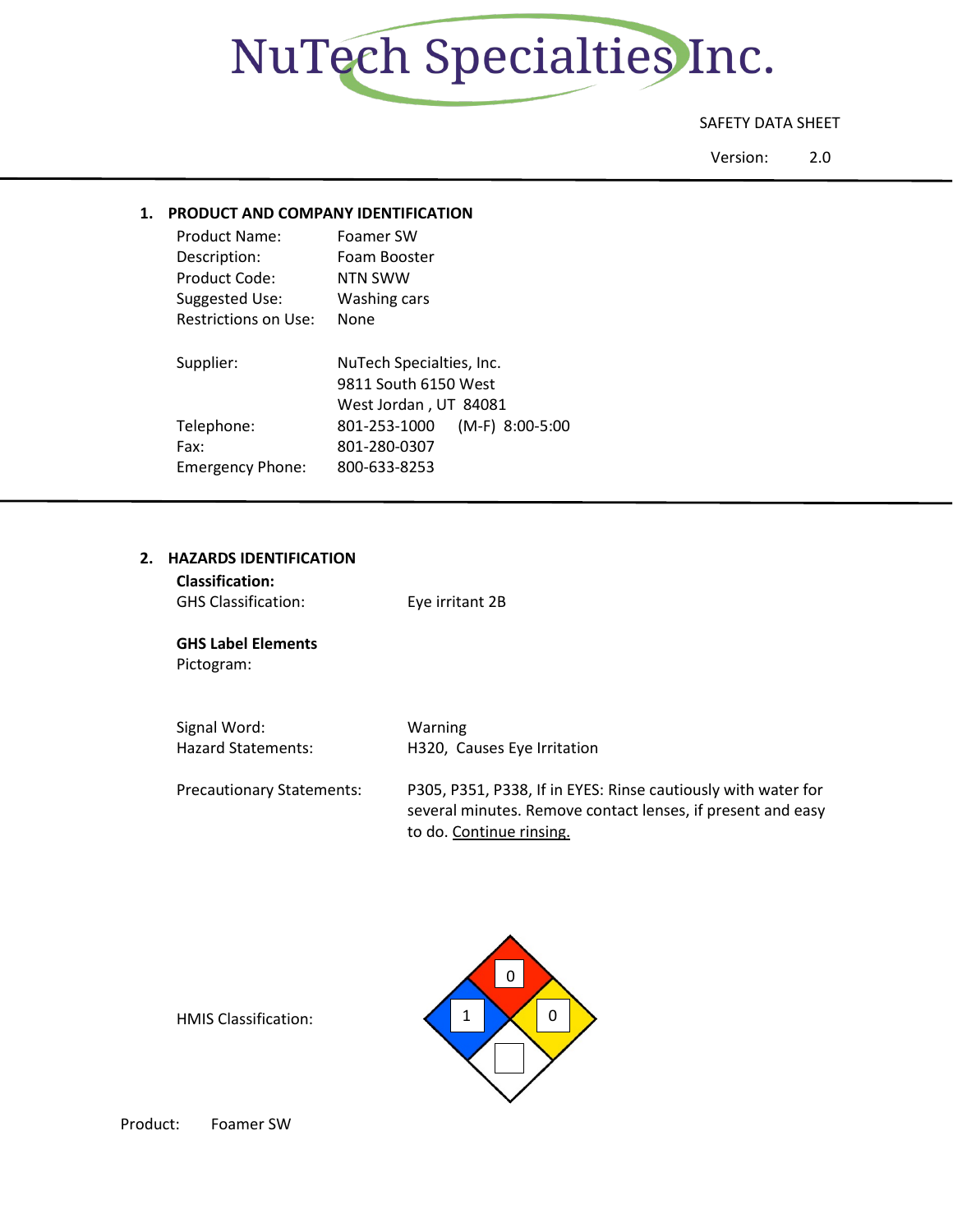# NuTech Specialties Inc.



# **3. COMPOSITION/INFORMATION ON INGREDIENTS**

| Component                     | CAS#       | Concentration |
|-------------------------------|------------|---------------|
| Sodium Hydroxide              | 1310-73-2  | 1-2%          |
| Dodecyl benzene sulfonic acid | 68584-22-5 | 10%           |

Synonyms:

# **4. FIRST AID MEASURES**

| If Inhaled:   | Not likely a source of exposure                                                                                                                   |
|---------------|---------------------------------------------------------------------------------------------------------------------------------------------------|
| Skin Contact: | Flush skin with plenty of water. Remove contaminated clothing and shoes.                                                                          |
|               | If irritation persists, consult a physician.                                                                                                      |
| Eye Contact:  | Flush eyes for 15 minutes with plenty of water for at least 15 minutes.                                                                           |
|               | Remove contact lenses if able to do so. Immediately call a doctor or<br>physician.                                                                |
| If Ingested:  | Do not induce vomiting unless instructed to do so by physician. Never give<br>anything by mouth to an unconscious person. Rinse mouth with water. |
|               | Consult physician.                                                                                                                                |

# **5. FIREFIGHTING MEASURES**

| <b>Extinguishing Media:</b> | Use water-spray, alcohol resistant foam, dry chemical, or |
|-----------------------------|-----------------------------------------------------------|
|                             | carbon dioxide                                            |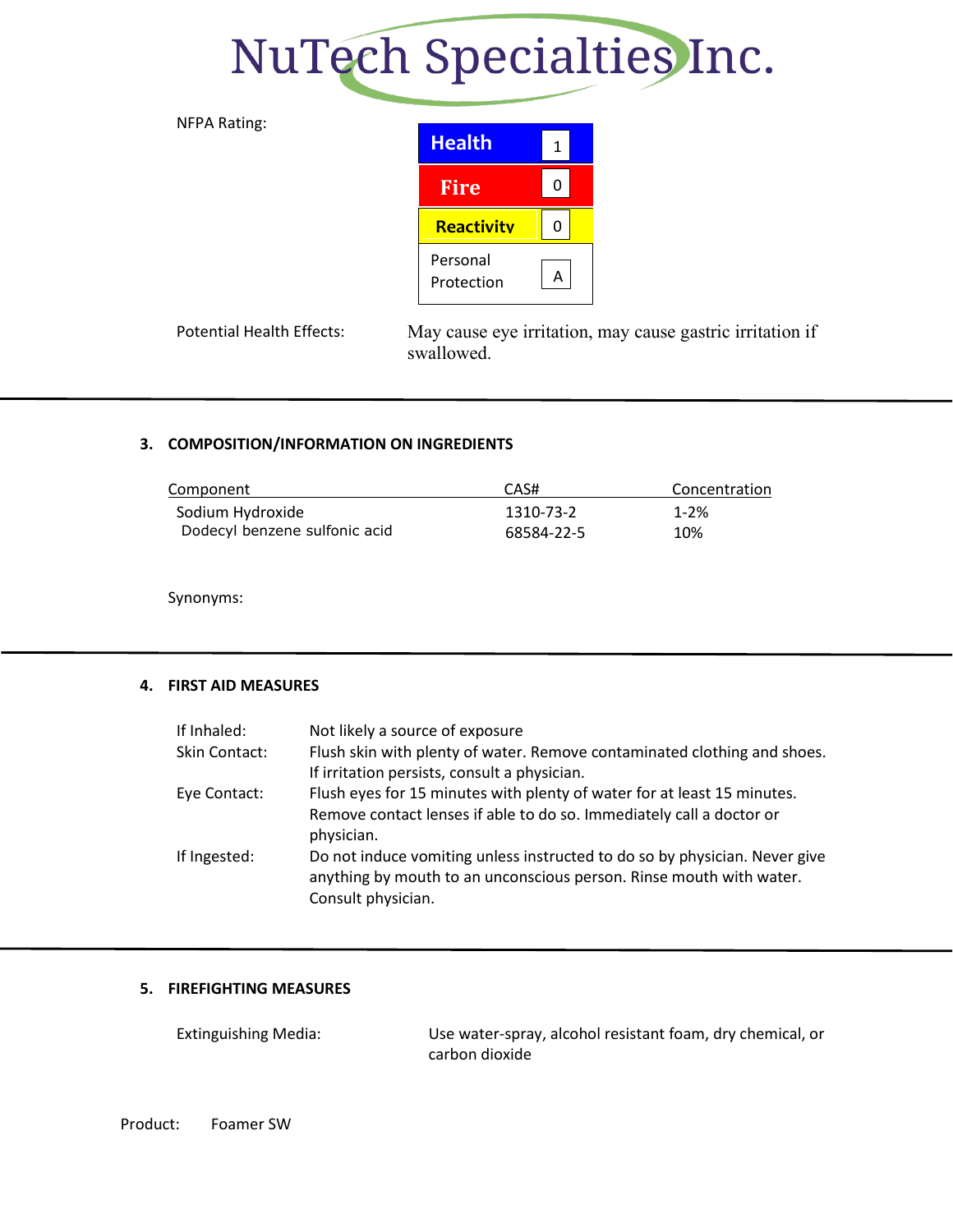

| <b>Hazardous Combustion Products:</b> | Firefighting personnel should respond with appropriate<br>protective clothing, firefighting gear, and breathing |
|---------------------------------------|-----------------------------------------------------------------------------------------------------------------|
|                                       | equipment as trained.                                                                                           |
| Special Protective Equipment          | In fire conditions: a complex mixture of airborne solids,                                                       |
| for Firefighters:                     | liquids, and gases including Carbon Monoxide, Carbon                                                            |
|                                       | Dioxide, and unidentified organic compounds.                                                                    |

# **6. ACCIDENTAL RELEASE MEASURES**

| <b>Personal Precautions:</b>      | Use personal protective equipment. Always ensure adequate<br>ventilation.                                                                           |
|-----------------------------------|-----------------------------------------------------------------------------------------------------------------------------------------------------|
| <b>Environmental Precautions:</b> | Prevent further leakage or spillage if safe to do so. Prevent<br>from entering drains and waterways. Discharge into<br>environment must be avoided. |
| Containment and Clean Up:         | Soak up with inert absorbent material and dispose of. Keep in<br>suitable, closed containers for disposal.                                          |

#### **7. HANDLING AND STORAGE**

| Safe Handling: | Keep away from flames and hot surfaces. Use personal<br>protective equipment. Always ensure adequate ventilation.                                                                                                          |
|----------------|----------------------------------------------------------------------------------------------------------------------------------------------------------------------------------------------------------------------------|
| Safe Storage:  | Keep containers tightly closed in a dry well-ventilated place.<br>Containers which are opened must be carefully resealed and<br>kept upright to prevent leakage. Store away from incompatible<br>materials. Do not freeze. |

#### **8. EXPOSURE CONTROLS/PERSONAL PROTECTION**

Exposure Limits

General Controls: Always ensure adequate ventilation and that working areas contain safety showers and eye wash stations. Handle material in accordance with good industrial hygiene and safety practices.

#### Personal Protective Equipment

| Eve Protection:  | Tightly fitting safety glasses or goggles should be sufficient. Have |
|------------------|----------------------------------------------------------------------|
|                  | eye-wash stations available where eye contact can occur.             |
| Hand Protection: | Handle with chemical resistant gloves. Gloves must be inspected      |
|                  | prior to use. Wash and dry hands after use.                          |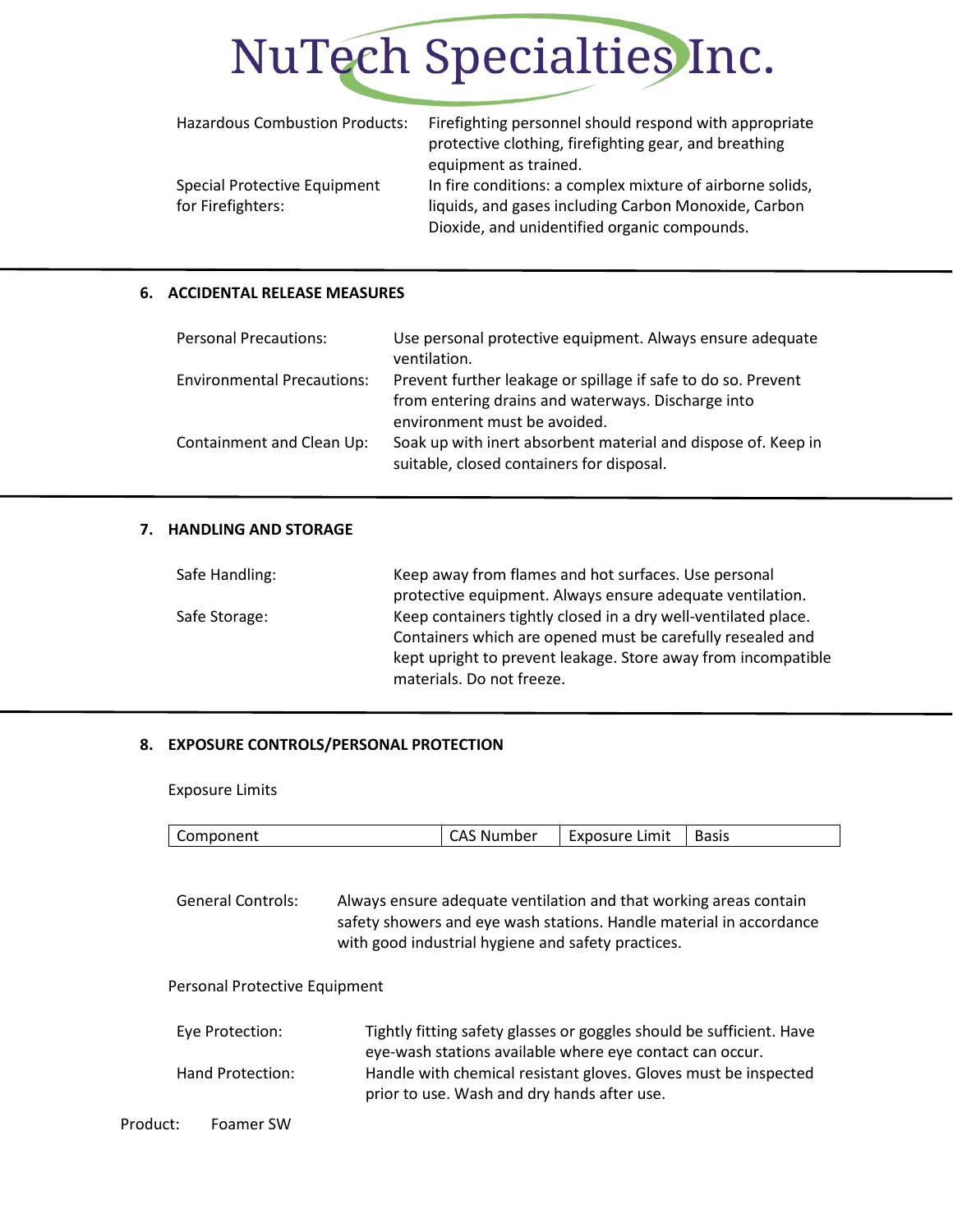

| Skin Protection:               | Wear long sleeves, a chemical apron, or other protective clothing<br>to prevent skin contact. Safety showers should be located in work<br>area where skin contact can occur.            |
|--------------------------------|-----------------------------------------------------------------------------------------------------------------------------------------------------------------------------------------|
| <b>Respiratory Protection:</b> | Where risk assessment shows air-purifying respirators are<br>appropriate, use a NIOSH-approved full face respirator with<br>appropriate cartridges. Always ensure adequate ventilation. |

#### 9. **PHYSICAL AND CHEMICAL PROPERTIES**

| Physical State:                   | Liquid               |
|-----------------------------------|----------------------|
| Color:                            | Pink                 |
| Odor:                             | Cherry Fragrance     |
| Odor Threshold:                   | N/A                  |
| pH:                               | 9                    |
| Melting/Freezing Point:           | $32^{\circ}$         |
| <b>Boiling Point:</b>             | $212^\circ$          |
| Flash Point:                      | None                 |
| <b>Evaporation Rate:</b>          | N/A                  |
| Flammability (Solid, Gas):        | Non Flammable        |
| Flammability/Explosion Limits:    | None                 |
| Vapor Pressure @ 20°C:            | N/A                  |
| Vapor Density:                    | N/A                  |
| Specific Gravity:                 | 1                    |
| Density:                          | 8.34 lbs. per gallon |
| Solubility in Water:              | Complete             |
| <b>Partition Coefficient:</b>     | N/A                  |
| Auto Ignition Temperature:        | N/A                  |
| <b>Decomposition Temperature:</b> | N/A                  |
| Viscosity @ 40°C:                 | N/A                  |

#### **10. STABILITY AND REACTIVITY**

Chemical Stability: Stable under normal conditions Conditions and Materials to Avoid: None Hazardous Decomposition Products: Oxides of carbon

#### **11. TOXICOLOGICAL INFORMATION**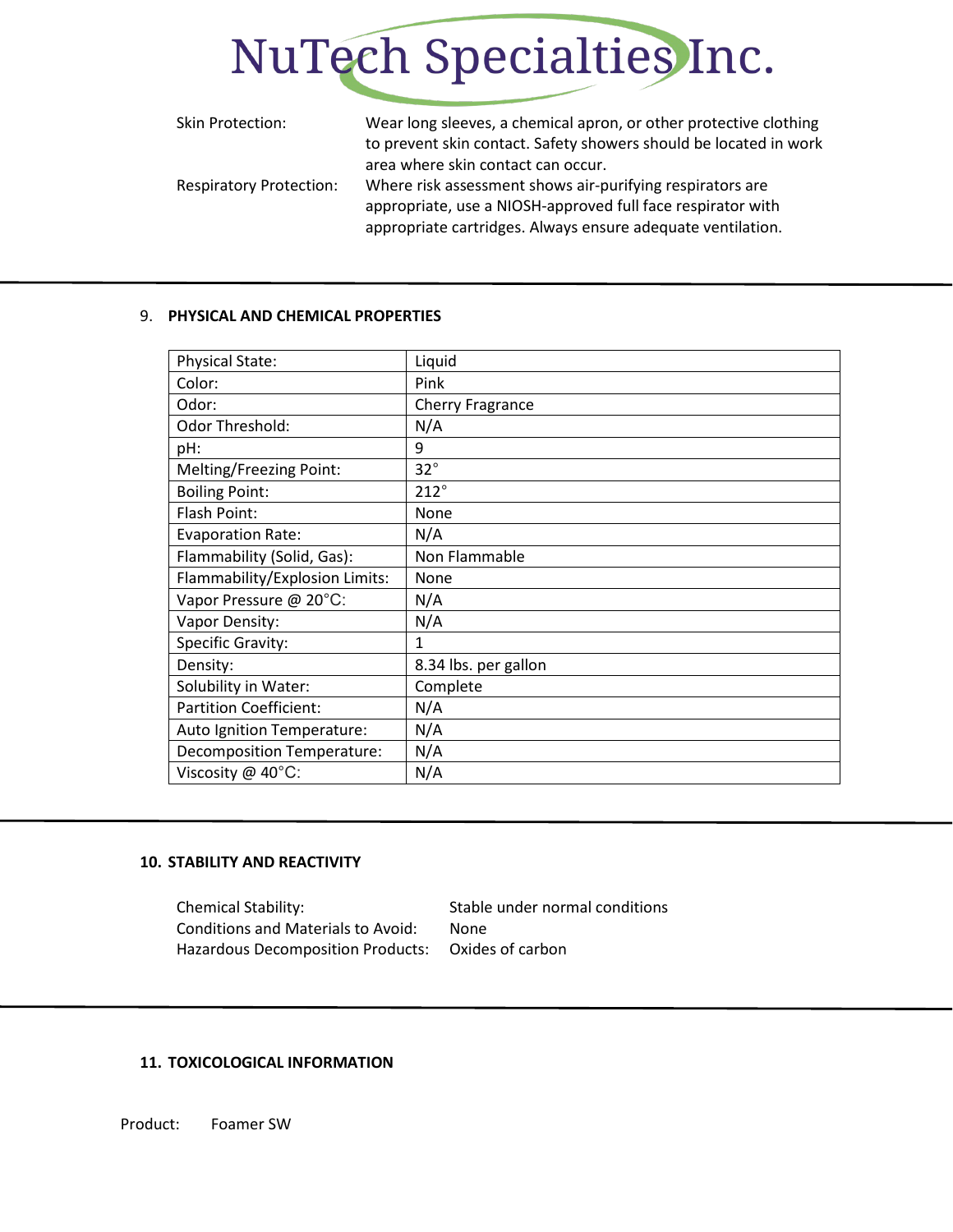

# Acute Toxicity- Not determined

| Component                                               | <b>CAS Number</b>          | <b>Test</b>                        | <b>Toxicity</b> |
|---------------------------------------------------------|----------------------------|------------------------------------|-----------------|
| Dodecyl benzene sulfonic acid                           | 68584-22-5                 | Oral LD50                          | 1407 mg/l       |
| Sodium Hydroxide                                        | 1310-73-2                  | Oral rat                           | 104-340 mg/kg   |
| <b>Potential Health Effects</b><br>Inhalation:<br>Skin: | Mild irritation            | Not likely a route of exposure     |                 |
| Eyes:                                                   | Irritant                   |                                    |                 |
| Ingestion:                                              | <b>GI tract irritation</b> |                                    |                 |
| Signs and Symptoms of Exposure:                         |                            | Redness of skin or burning of eyes |                 |
| Chronic Effects of Long Term Exposure:                  | None                       |                                    |                 |
| Carcinogenicity:                                        | None                       |                                    |                 |

#### **12. ECOLOGICAL INFORMATION**

Acute Ecotoxicity

| Component                                                                                | <b>CAS</b>                             | Organism | <b>Ecotoxicity</b> |
|------------------------------------------------------------------------------------------|----------------------------------------|----------|--------------------|
|                                                                                          | <b>Number</b>                          |          |                    |
| Dodecyl benzene sulfonic acid                                                            | 1310-73-2                              | Fish     | 240 mg/l           |
| <b>Ecological Effects</b>                                                                |                                        |          |                    |
| Persistence and Degradability:<br><b>Bioaccumulation Potential:</b><br>Mobility in Soil: | Biodegradeable<br>Not likely<br>Mobile |          |                    |
|                                                                                          |                                        |          |                    |
| <b>Other Adverse Effects:</b>                                                            | <b>None</b>                            |          |                    |

# **13. DISPOSAL CONSIDERATIONS**

| Disposal:               | Material should be disposed in accordance with all local, state, |
|-------------------------|------------------------------------------------------------------|
|                         | and federal regulations. Regulations vary by region.             |
| Contaminated Packaging: | Dispose of as unused product.                                    |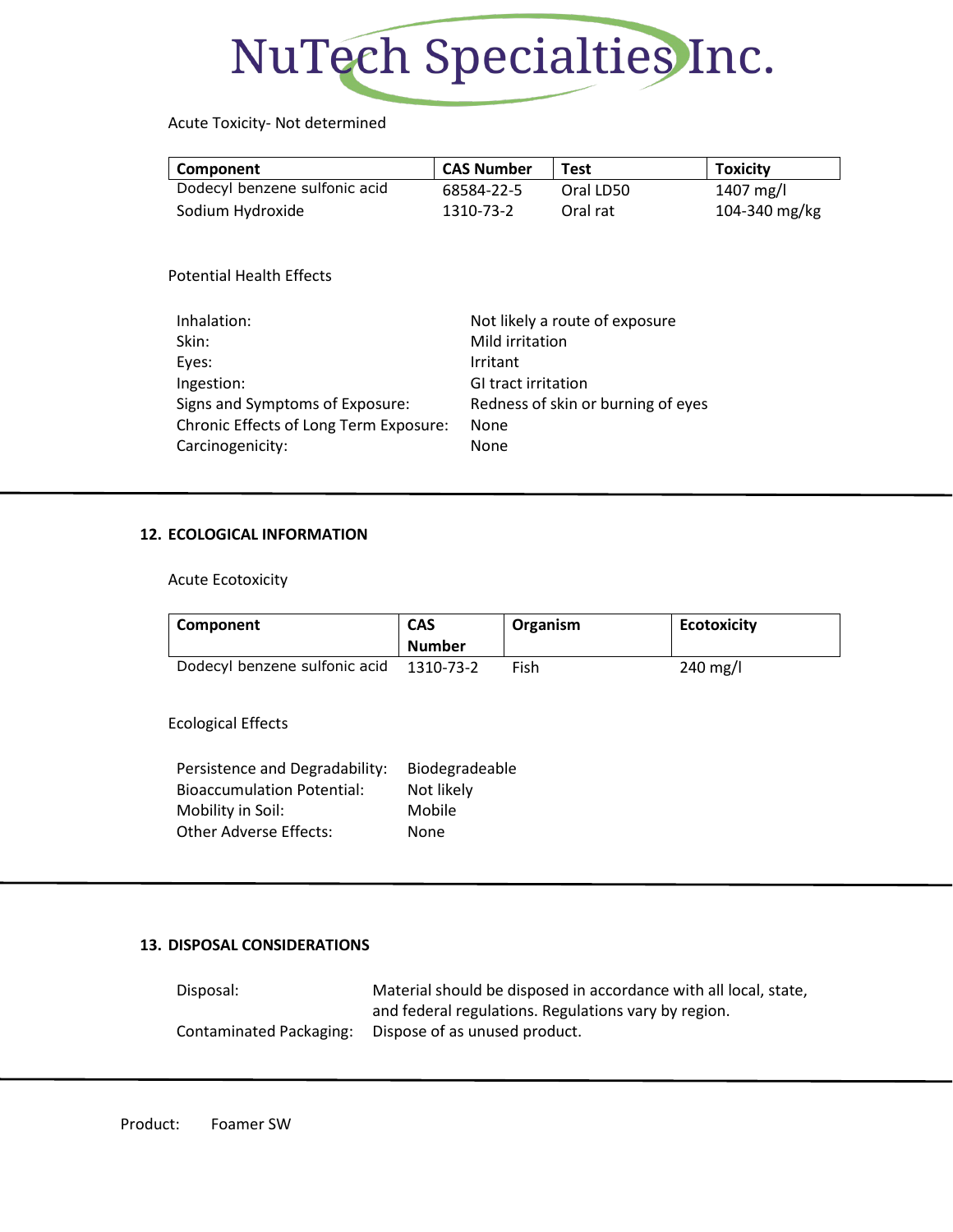

#### **14. TRANSPORT INFORMATION**

DOT Information

Proper Shipping Name: No regulated UN Number: Hazard Class: Packing Group: Reportable Quantity (RQ): Marine Pollutant: Note:

#### 15. REGULATORY INFORMATION

#### US Federal

| SARA 302 Components:        | None |
|-----------------------------|------|
| SARA 311/312 Hazards:       | None |
| <b>SARA 313 Components:</b> | None |
| <b>TSCA Inventory:</b>      | Yes  |

#### **European Union**

EC Inventory: Listed or exempted

#### **State Regulations**

| Utah Clean Air:    | Yes |
|--------------------|-----|
| California Prop 65 | N٥  |
| C.A.R.B.           | Yes |

# **16. OTHER INFORMATION**

| <b>SDS Version:</b>   | 2.0                  |  |
|-----------------------|----------------------|--|
| <b>Revision Date:</b> | 07/19/2021           |  |
| Supercedes:           | Version 1.0 5/5/2015 |  |